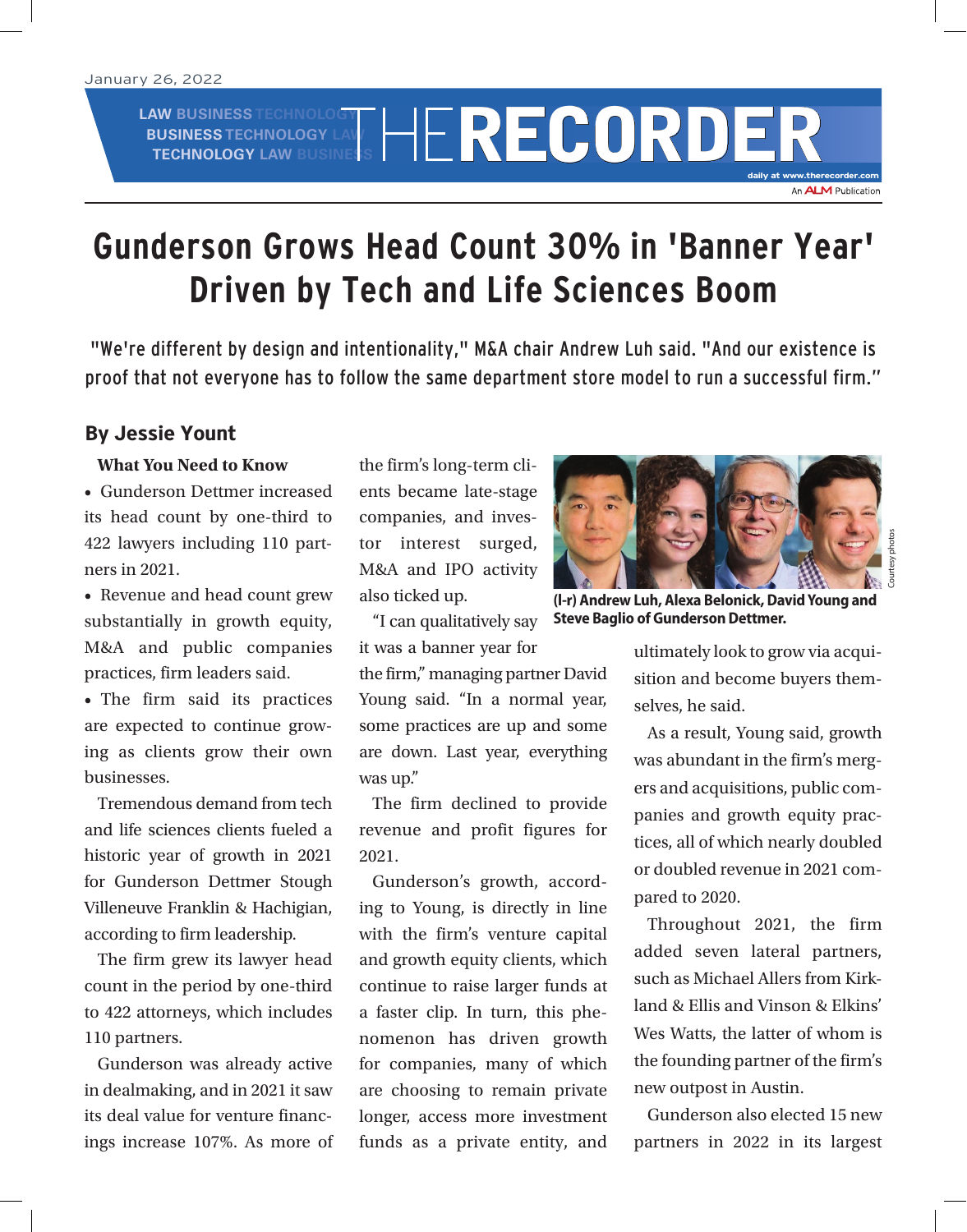#### **THERECORDER**

partner class in history. By comparison, the firm elevated just six to its partnership in 2021. Within the firm's new partner class, nine are women and people of color. Women and minorities now represent one-third of the firm's entire partnership. That's an improvement from three years ago, when it was 25%.

The new partners are located all over the firm's footprint, in New York, Beijing, Singapore, Northern California, Boston and Los Angeles. Young said more than half of the new partner class spends a significant portion of time serving late-stage and public company clients and growth equity investors, which reflects substantial growth in the three aforementioned practice areas.

#### **Growth Areas**

Gunderson is well-known for its market-leading position in work involving venture and growth equity-backed companies. The firm has been ranked the No. 1 law firm globally by Pitchbook every year since 2013.

In the just first three quarters of 2021, Gunderson guided clients in over 1,400 venture financings valued at about \$124 billion, according to Pitchbook. (Full year data is not yet available.) By comparison, the firm completed 1,203 financings valued at over \$60 billion in 2020 and 1,088 financings valued at over \$46 billion in 2019.

Gunderson routinely handles about 200 M&A transactions for clients, according to the firm, but practice revenue has continued to grow alongside increasing deal value and complexity.

In 2021, the firm advised on 22 publicly announced M&A deals valued at over \$10.6 billion, up from 10 publicly announced M&A deals valued at over \$9.2 billion in 2020, according to data provided by Refinitiv. That compares to just five publicly announced M&A deals valued at around \$350 million in 2019.

But public information only reveals part of the picture, as many of the firm's clients participate in confidential transactions.

Gunderson's M&A activity in the third quarter of 2021, for instance, landed it on Pitchbook's M&A league tables, with a recorded 40-plus deals valued at nearly \$8 billion. The firm advised clients including Frame.io in its \$1.275 billion acquisition by Adobe; Course Hero in its acquisition of CliffsNotes and Quillbot; and ServiceChannel in its acquisition by Fortive Corp.

"Growth has really been driven by the success of the firm as a whole as we've nurtured clients through their entire life cycle," said Andrew Luh, chair of the mergers and acquisitions practice at Gunderson.

The practice's head count is up from three attorneys in 2019 to more than 20 today. That number reflects attorneys dedicated exclusively to M&A transactions but doesn't include general corporate attorneys who also have significant experience handling M&A transactions, Luh said.

It's a parallel story for the public companies practice, according to Alexa Belonick, who joined the firm as a partner from Morrison & Foerster last March.

"It's been growth in tandem with the needs coming from our client base," she said. The firm quadrupled its public companies team in the past two years to about 40 attorneys, dedicated exclusively to the capital markets needs of its pre-IPO and public companies, or who have recent and significant experience with public offerings.

The firm in 2021 advised on six IPOs with a total of \$2.3 billion in proceeds, as well as four deSPAC transactions. That's compared to two publicly announced IPOs with a total of \$1.2 billion in proceeds in 2020, according to Refinitiv.

While that's still a fair share of the market—according to Refinitiv, a total of 2,097 IPOs raised \$402 billion in 2021—Young said he's expecting growth to continue as clients grow and stay with Gunderson.

"As we analyze the business growth and scale of our private company clients, we see an accel